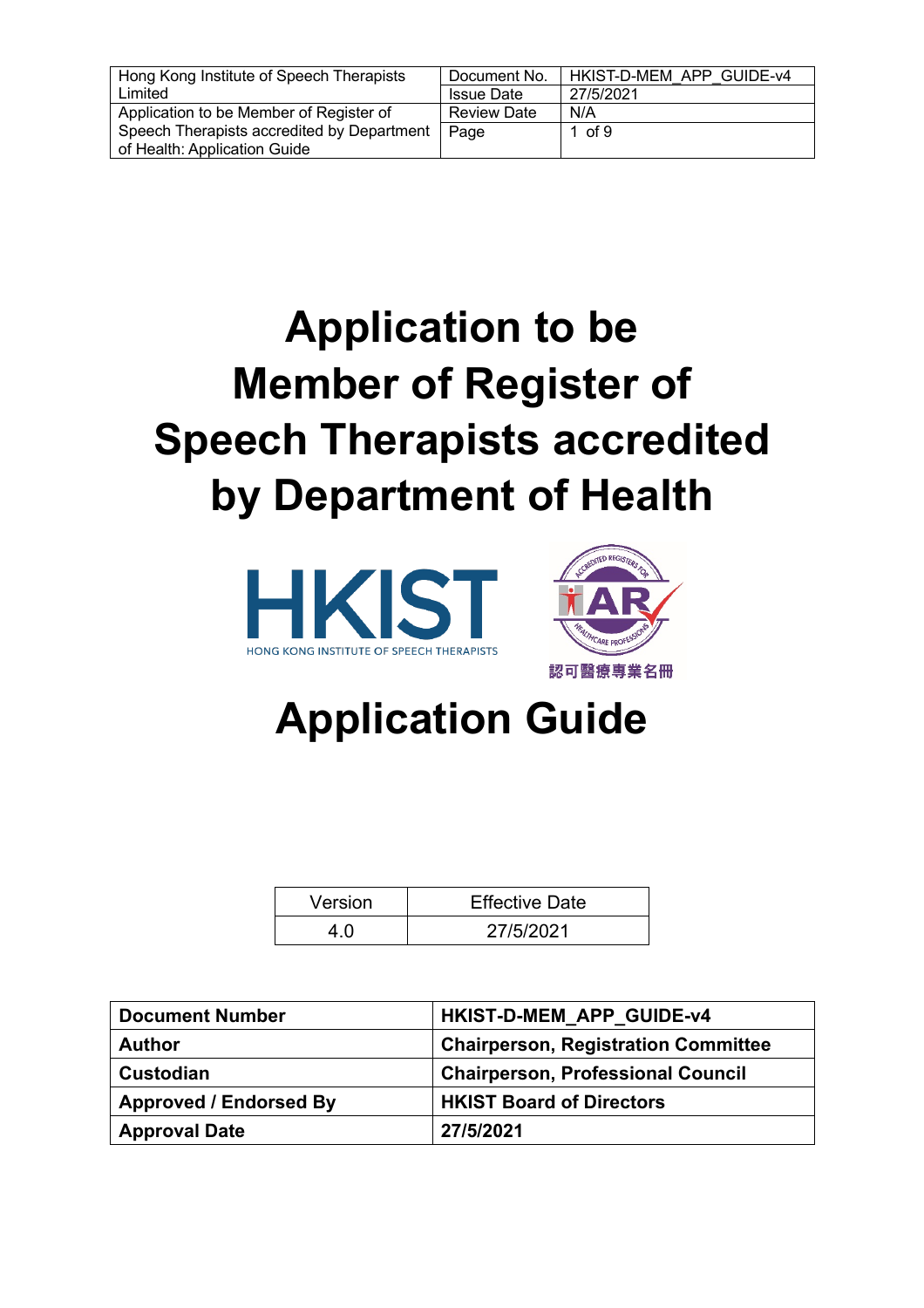| Hong Kong Institute of Speech Therapists   | Document No.       | HKIST-D-MEM APP GUIDE-v4 |
|--------------------------------------------|--------------------|--------------------------|
| Limited                                    | <b>Issue Date</b>  | 27/5/2021                |
| Application to be Member of Register of    | <b>Review Date</b> | N/A                      |
| Speech Therapists accredited by Department | Page               | $2$ of $9$               |
| of Health: Application Guide               |                    |                          |

## **1.0 Introduction**

To better inform the public and service users and to promote a high level of service standards for the speech therapy profession, Hong Kong Institute of Speech Therapists (HKIST) was formed in 2017. A Register of Speech Therapists is managed and promulgated by HKIST. The aims of holding and maintaining the Register of Speech Therapists are to protect the public through quality assurance and provision of more information to facilitate informed decisions on healthcare services. The public and service users will be able to identify and seek speech therapy services from speech therapists who have met the prescribed standards.

Recognizing effective communication and safe swallowing is a human right which should be accessible and achievable for all people in Hong Kong, HKIST is committed to protect the public and promote public confidence in the speech therapy profession. Members of Register of Speech Therapists signify that they have met the registration standards as well as the education and training requirements of HKIST, and comply with the Code of Ethics and disciplinary mechanism in respect of the speech therapy profession.

## **2.0 Eligibility**

#### **2.1 Education Requirements for Persons Trained in Hong Kong**

A person is eligible to apply to be Member of Register of Speech Therapists if he/ she is a graduate of a local speech therapy degree programme that has been granted Full Endorsement (or Provisional Endorsement for new programmes) by HKIST in the Institutional-based Assessment for Speech Therapy Education Programmes in Hong Kong. Applicants who are not fresh graduates should also provide evidence of adequate continuous professional development in the past 12 months (i.e. meeting 15 CPD-ST points) from the time of application.

#### **2.2 Education Requirements for Persons Trained outside Hong Kong**<sup>1</sup>

2.2.1 A person who was trained outside Hong Kong must: -

 $1$  Applicants are requested to submit documents and/or proofs listen in 2.2.1 in phases during the application process. Documents and/or proofs listed under (i)-(iii) are required in the initial phase of application. Documents and/or proofs for (iv) is required upon request by HKIST after the processing of the initial phase of the application. Please refer to the application form for more details.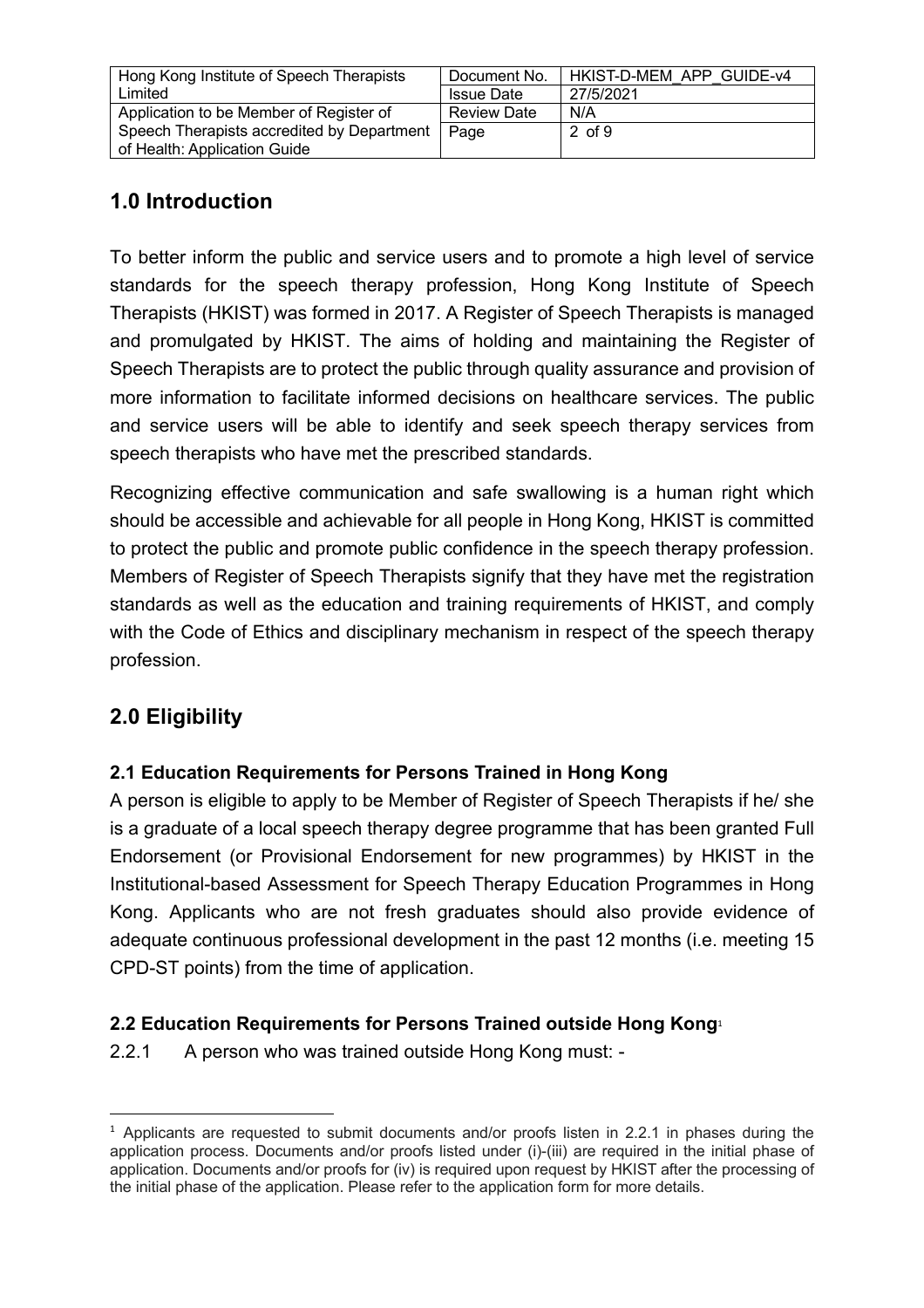| Hong Kong Institute of Speech Therapists   | Document No.       | HKIST-D-MEM APP GUIDE-v4 |
|--------------------------------------------|--------------------|--------------------------|
|                                            |                    |                          |
| Limited                                    | <b>Issue Date</b>  | 27/5/2021                |
|                                            |                    |                          |
| Application to be Member of Register of    | <b>Review Date</b> | N/A                      |
|                                            |                    |                          |
| Speech Therapists accredited by Department | Page               | $3 \text{ of } 9$        |
|                                            |                    |                          |
| of Health: Application Guide               |                    |                          |
|                                            |                    |                          |

- (i) hold a bachelor's degree or above in speech therapy in a tertiary institution recognized by the local speech therapy governing body; and
- (ii) demonstrate that he/she can practice in the country that he/ she acquired relevant qualification; and
- (iii) be a member of the speech therapy association in the country he/ she acquired relevant qualification; and
- (iv) upon request, demonstrate competency as specified in the Competencybased Occupational Standards ("CBOS") 2011 with reference to the Supplementary Document of CBOS for Speech Therapists in Hong Kong.

## **3.0 Means of Application**

- 3.1 A person who has fulfilled the criteria listed in 2.1 and 2.2 above may apply to register as Member of the Register of Speech Therapists accredited by Department of Health.
- 3.2 Application, with relevant supporting documents, should be submitted online through the HKIST website.

## **4.0 Document Requirements**

#### **4.1 Documents Types**

- 4.1.1 Applicants should upload softcopies of the following documents:
	- (i) graduation certificate(s) (if applicable) in relation to the qualification(s) in speech therapy entered in the application form; and
	- (ii) proof of individual professional indemnity insurance cover; and
	- (iii) declaration of no criminal conviction record in all jurisdictions.
- 4.1.2 Applicants trained outside Hong Kong should also upload softcopies of *notarized* certificates to indicate the professional degree or credential required to practice in the country in which he/she acquired relevant qualification. Applicants may be requested to present the original of the evidence or additional evidence in the form of a portfolio to demonstrate their professional competency upon request.
- 4.1.3 Softcopies of required documents for application should be of .pdf or .jpg format.

#### **4.2 Warning against False Representation**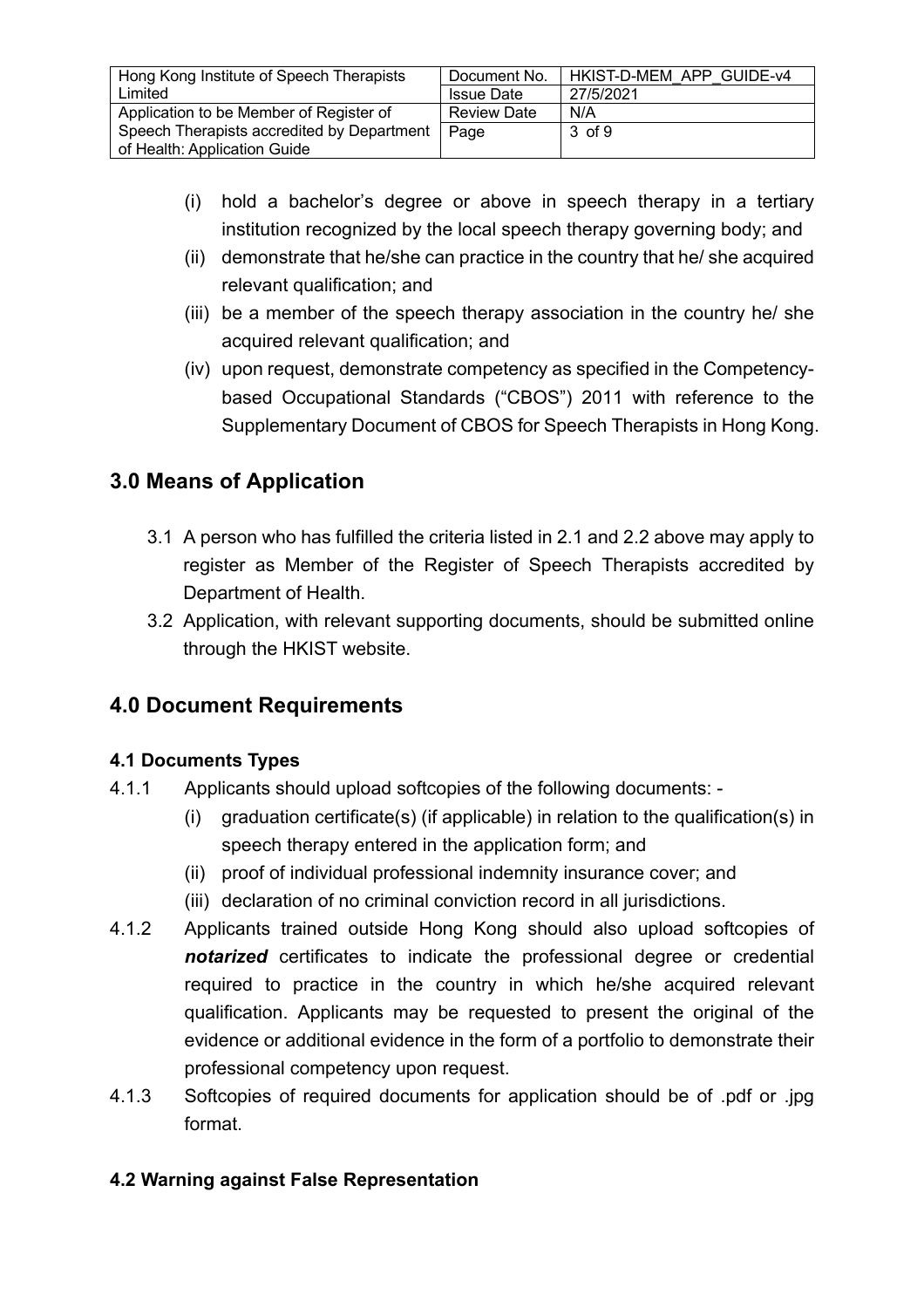| Hong Kong Institute of Speech Therapists   | Document No.       | HKIST-D-MEM APP GUIDE-v4 |
|--------------------------------------------|--------------------|--------------------------|
| Limited                                    | <b>Issue Date</b>  | 27/5/2021                |
| Application to be Member of Register of    | <b>Review Date</b> | N/A                      |
| Speech Therapists accredited by Department | Page               | $4 \text{ of } 9$        |
| of Health: Application Guide               |                    |                          |

A person who willfully produced any false or fraudulent representation or declaration, whether in writing or otherwise, may face legal consequences according to the laws of Hong Kong. Please note that HKIST may verify information and documents submitted by applicants with appropriate organizations.

## **5.0 Fee and Payment Method**

#### **5.1 Fee**

The following fee schedule applies for different applicants:

| <b>Applicants</b>                         | <b>Application Fee</b> |
|-------------------------------------------|------------------------|
| Trained in local training institutions    | \$1,500                |
| Trained in overseas training institutions | \$3,000                |

Please note that the collection of fees does not constitute any assurance that the application will be approved. The fee, however, includes the issuance of an HKIST Certificate of Registration which will be valid for a period for 12 months (from 1 January to 31 December) for successful applicants. All paid fees are non-refundable.

#### **5.2 Payment Method**

Locally trained applicants should pay their application fee of \$1,500 online at the time of online application at the HKIST website. Other applicants should pay their application fee of \$3,000 by a crossed cheque payable to "HONG KONG INSTITUTE OF SPEECH THERAPISTS LIMITED". Please write your name, contact number on the back of the cheque and mail to the office of HKIST at Unit 2101, 21/F., Gala Place, 56 Dundas Street, Kowloon, Hong Kong. Post-dated cheques will not be accepted.

## **6.0 Processing**

- 6.1 Processing an application to be Member of Register of Speech Therapists from locally trained speech therapists normally takes four calendar weeks after all necessary documents and application fee have been received.
- 6.2 Application from individuals who are trained in overseas training institutions would normally takes at least eight calendar weeks after all necessary documents and application fee have been received. The HKIST Registration Committee would review the initially submitted documents and consider whether further evidence on the professional competency of the applicant need to be provided. For details,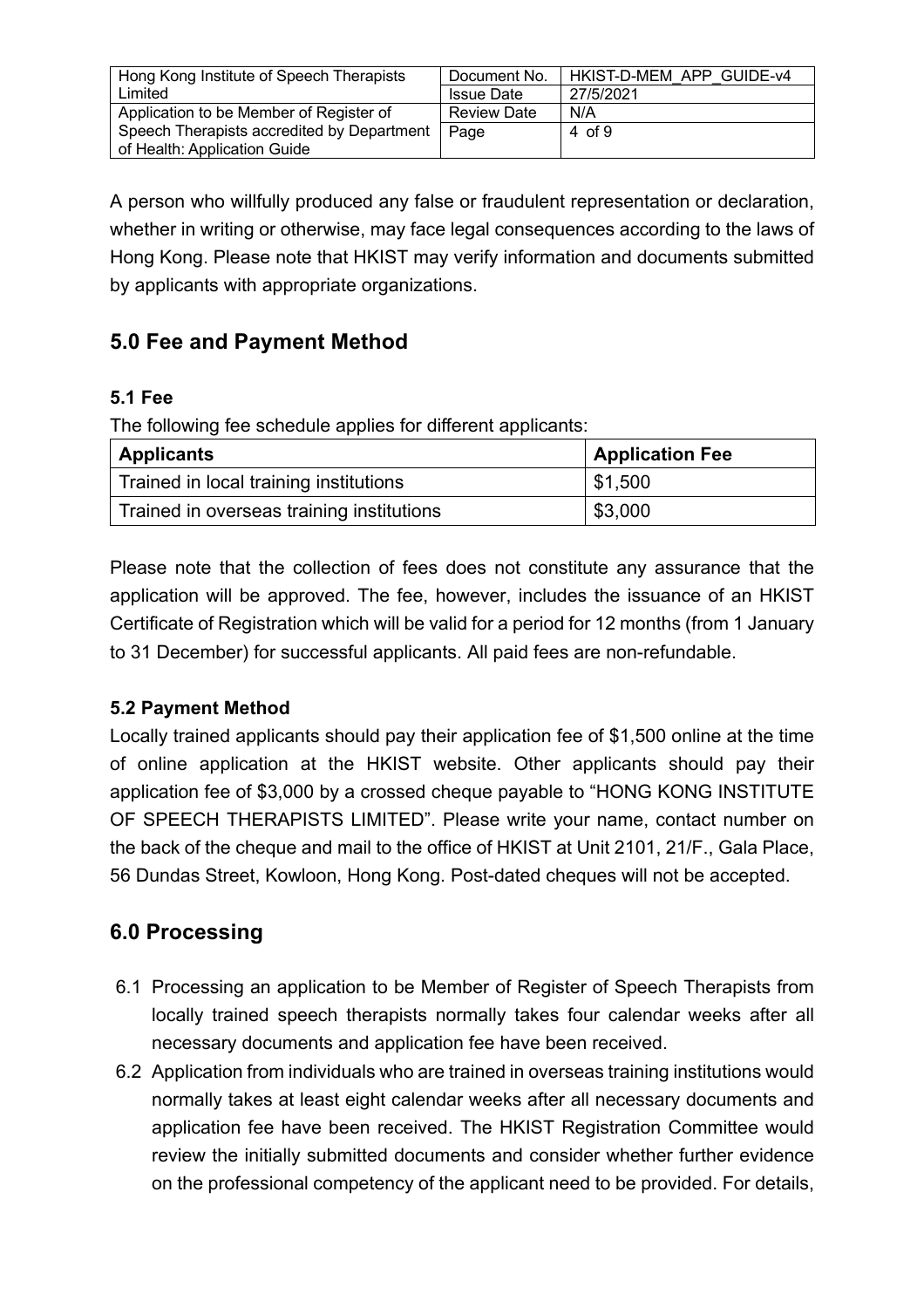| Hong Kong Institute of Speech Therapists   | Document No.       | HKIST-D-MEM APP GUIDE-v4 |
|--------------------------------------------|--------------------|--------------------------|
|                                            |                    |                          |
| Limited                                    | <b>Issue Date</b>  | 27/5/2021                |
|                                            |                    |                          |
|                                            | <b>Review Date</b> | N/A                      |
| Application to be Member of Register of    |                    |                          |
| Speech Therapists accredited by Department | Page               | $5 \text{ of } 9$        |
|                                            |                    |                          |
| of Health: Application Guide               |                    |                          |
|                                            |                    |                          |

please refer to Appendix I for the Workflow on Processing Applications from Individuals Graduating from Overseas Speech Therapy Training Programmes.

- 6.3 Whether this pledge can be met will also depend on the circumstances of individual applications and the number of applications received during a particular period. Please note that an application without relevant supporting documents or payment will not be processed.
- 6.4 The HKIST Registration Committee will consider each application on its own merits and determine whether the applicant shall be accepted to be Member of Register of Speech Therapists. To ensure that registration decisions are independent and objective, all committee members involved in processing applications must inform the HKIST of any potential conflict of interest.

## **7.0 Certificate of Registration**

#### **7.1 Issuance of Certificate of Registration**

- 7.1.1 Successful applicant will be issued an HKIST Certificate of Registration bearing the Accreditation Mark of The Accredited Registers Scheme for Healthcare Professions. The Certificate of Registration will be sent to registrant by registered post. Registrant can use the title of "Member of Register of Speech Therapists accredited by Department of Health", or its Chinese equivalent "衛生署認可言語治療師名冊會員" on name cards or any stationery and displays used in the practice of speech therapy.
- 7.1.2 The Certificate of Registration would be sent out after the Professional Council endorsed the application in their quarterly meetings normally held in end February, May, August and November.

#### **7.2 Validity of Certificate of Registration**

- **7.2.1** A Certificate of Registration is normally valid for a period for 12 months ending on 31 December depending on the date of application.
- **7.2.2** A registrant should apply for renewal of the Certificate of Registration if he/ she intends to stay on the Register of Speech Therapists beyond the expiry date of the Certificate. Registrants should upload a valid Professional Indemnity Insurance certificate, provide an updated record of their Continuous Professional Development (CPD) on HKIST Website, and pay the annual membership fee of \$1,200 to renew their registration. In view of the necessary processing time for renewal, registrants are advised to apply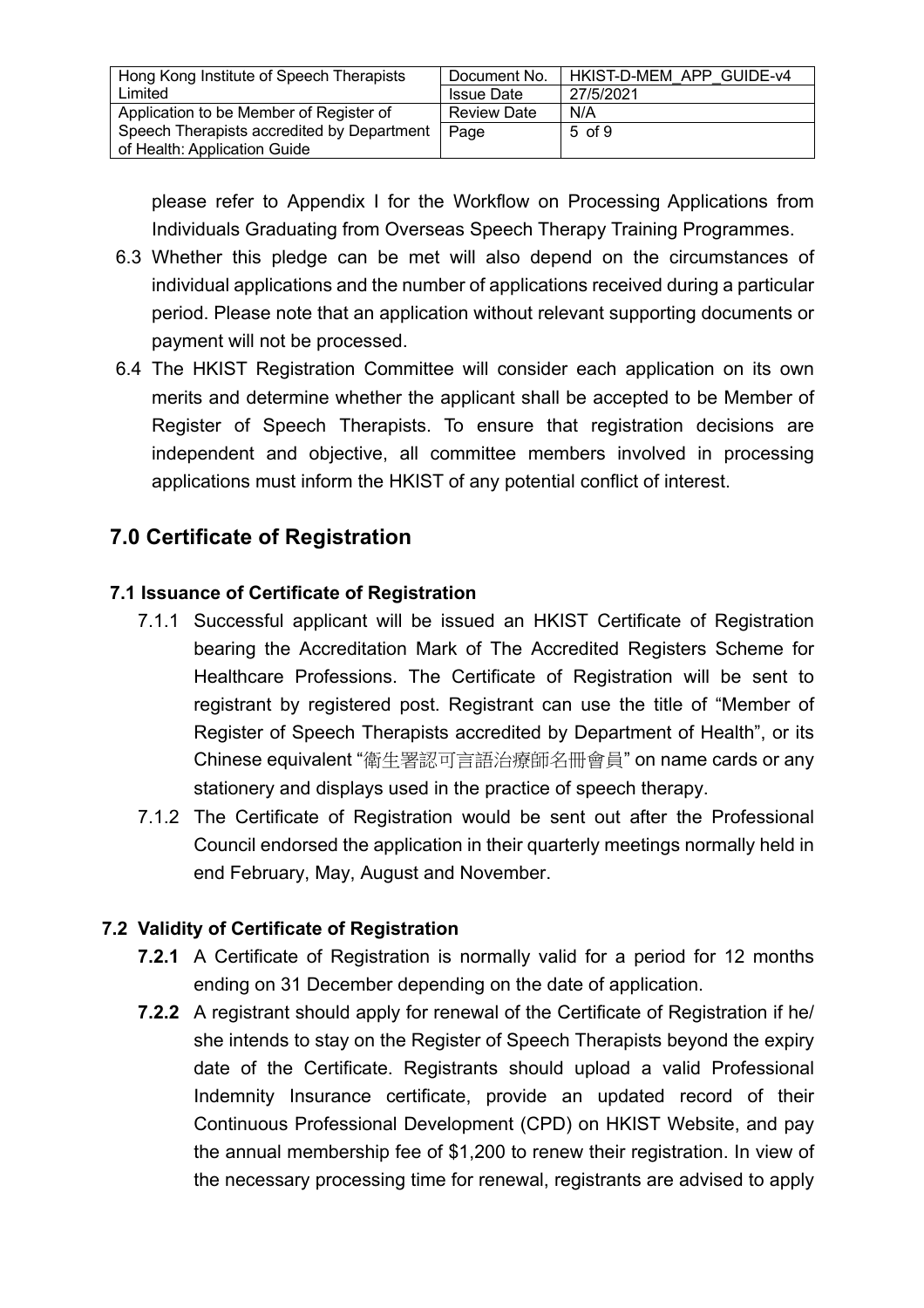| HKIST-D-MEM APP GUIDE-v4 |
|--------------------------|
|                          |
|                          |
|                          |
|                          |
|                          |
|                          |
|                          |
|                          |
|                          |

for annual renewal two to three months before the expiry date of the Certificate. HKIST is not liable for failure of renewal of individual registrant.

#### **7.3 Failure to Renew Certificate of Registration**

- **7.3.1** HKIST may order the removal from the Register of Speech Therapists of the name of any person who has not, before the expiry date of the Certificate of Registration, renewed the Certificate. If a person's name is removed from the Register of Speech Therapists, he/ she must cease to use the title of "Member of Register of Speech Therapists accredited by Department of Health", or its Chinese equivalent "衛生署認可言語治療師名冊會員" on name cards or any stationery and displays used in the practice of speech therapy.
- **7.3.2** Should a registrant wish to re-register after the expiry date of his/her registration, he/she could re-register as a new applicant by submitting the necessary documents and paying the application fee of \$1,500.

#### **7.4 Replacement Copy of Certificate of Registration**

A registrant holding a current Certificate of Registration may apply in writing to HKIST for a replacement copy if the original Certificate is lost, destroyed or defaced. The fee for a replacement copy of a Certificate of Registration is HKD500.

## **8.0 Use of Accreditation Mark**

HKIST, the only accredited professional body for the speech therapist profession under The Accredited Registers Scheme for Healthcare Professions, is permitted by the Department of Health to use the Accreditation Mark. However, since the Department of Health does not hold any register of healthcare professionals or approve individual speech therapist under the Scheme, individual registrant of the Register of Speech Therapists is thus not granted the right to use the Accreditation Mark. Individual registrant is also prohibited from making any statement, whether in writing or otherwise, expressing or implying accreditation, endorsement, or approval of individual by the Department of Health or the Hong Kong Special Administrative Region Government.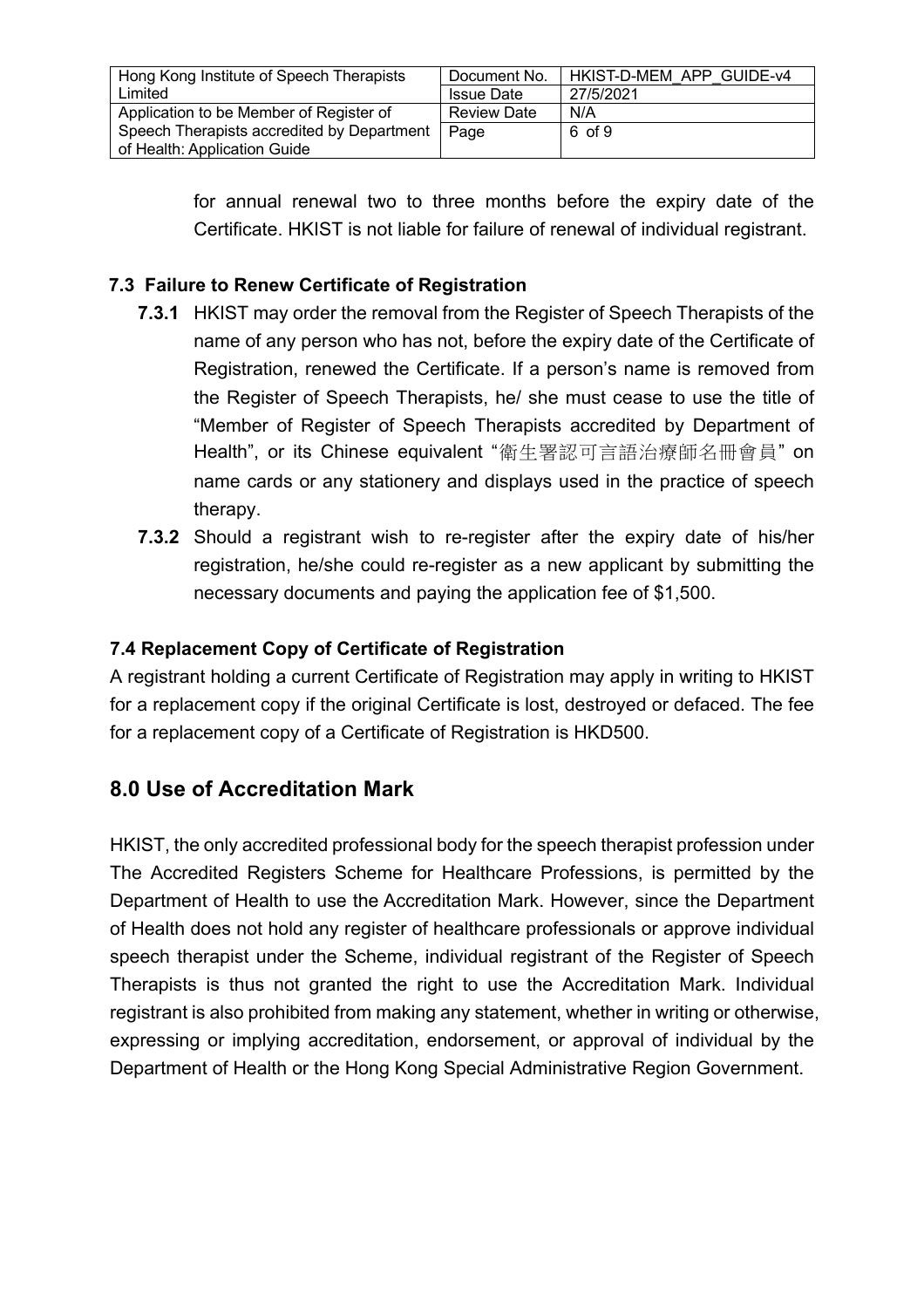| Hong Kong Institute of Speech Therapists   | Document No.       | HKIST-D-MEM APP GUIDE-v4 |
|--------------------------------------------|--------------------|--------------------------|
| Limited                                    | <b>Issue Date</b>  | 27/5/2021                |
| Application to be Member of Register of    | <b>Review Date</b> | N/A                      |
| Speech Therapists accredited by Department | Page               | $7 \text{ of } 9$        |
| of Health: Application Guide               |                    |                          |

# **9.0 Continuing Professional Development**

Registrants are required to participate in Continuing Professional Development (CPD) events approved by HKIST to keep abreast of knowledge and development in the profession. A registrant must accumulate a minimum of 45 Continuing Education Programme for Speech Therapists (CEPST) points every three years and a minimum of 15 CEPST points per year to be eligible to renew the registration with HKIST. HKIST grants CEPST points to a wide range of CPD activities, including but not limit to seminar attendance, conference presentations, public education activities, independent study, research activities, mentoring and clinical supervision. Registrant is responsible for keeping a CPD log for 36 months and may be requested to provide evidence of relevant CEPST points upon annual Certificate of Registration renewal or such other time specified by HKIST.

## **10.0 Personal Data Collection**

#### **10.1 Purpose of Collection**

- 10.1.1 The personal data provided by applicant to HKIST are to be used for the following purposes in relation to the Register of Speech Therapists: -
	- (i) to process your application for registration;
	- (ii) to compile statistics;
	- (iii) to prepare, maintain and publish the register;
	- (iv) to process complaints or enquiries;
	- (v) to send you materials issued by HKIST; and
	- (vi) any other legitimate purpose.
- 10.1.2 The provision of personal data is voluntary. However, if you do not provide sufficient information, HKIST may be unable to process your application.

## **10.2 Disclosure of Personal Data to the Public**

- 10.2.1 The names and registration numbers of registrants may be posted on HKIST website.
- 10.2.2 The main purpose of publishing such information is to protect the public by creating a public record of persons who are Member of Register of Speech Therapists and are signified to practice speech therapy according to prescribed standards in Hong Kong.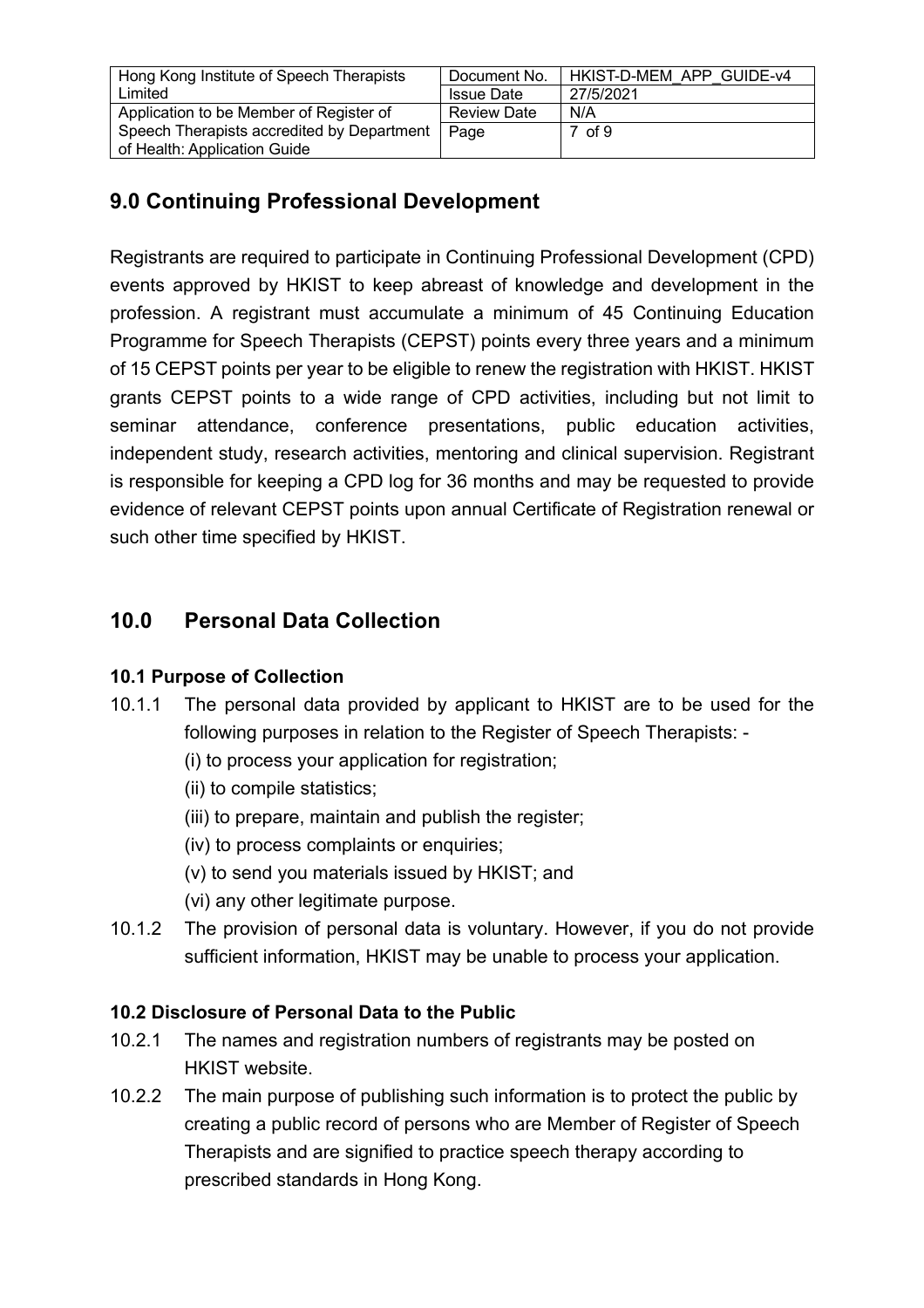| Hong Kong Institute of Speech Therapists   | Document No.       | HKIST-D-MEM APP GUIDE-v4 |
|--------------------------------------------|--------------------|--------------------------|
| Limited                                    | <b>Issue Date</b>  | 27/5/2021                |
| Application to be Member of Register of    | <b>Review Date</b> | N/A                      |
| Speech Therapists accredited by Department | Page               | 8 of 9                   |
| of Health: Application Guide               |                    |                          |

#### **10.3 Transfer of Personal Data**

The personal data provided by applicant to HKIST are mainly for use within HKIST, but, if required, they may also be disclosed to government departments, agencies and authorities for the purposes specified in 10.1 above. Apart from such disclosure, the personal data may only be disclosed to other parties where you have consented to such disclosure or where such disclosure is allowed under the Personal Data (Privacy) Ordinance.

#### **10.4 Access to Personal Data**

Applicants have the right of access and correction with respect to personal data as provided for in the Personal Data (Privacy) Ordinance. The right of access includes the right to obtain a copy of the applicant's personal data. A fee may be charged for data access request at the rate prevailing at the time of request.

#### **10.5 Enquiries Concerning Personal Data**

Enquiries concerning the personal data provided, including the making of access and corrections, should be addressed to: - Secretariat, Hong Kong Institute of Speech Therapists Room 2101, 21/F, Gala Place, 56 Dundas Street, Mongkok, Kowloon Hong Kong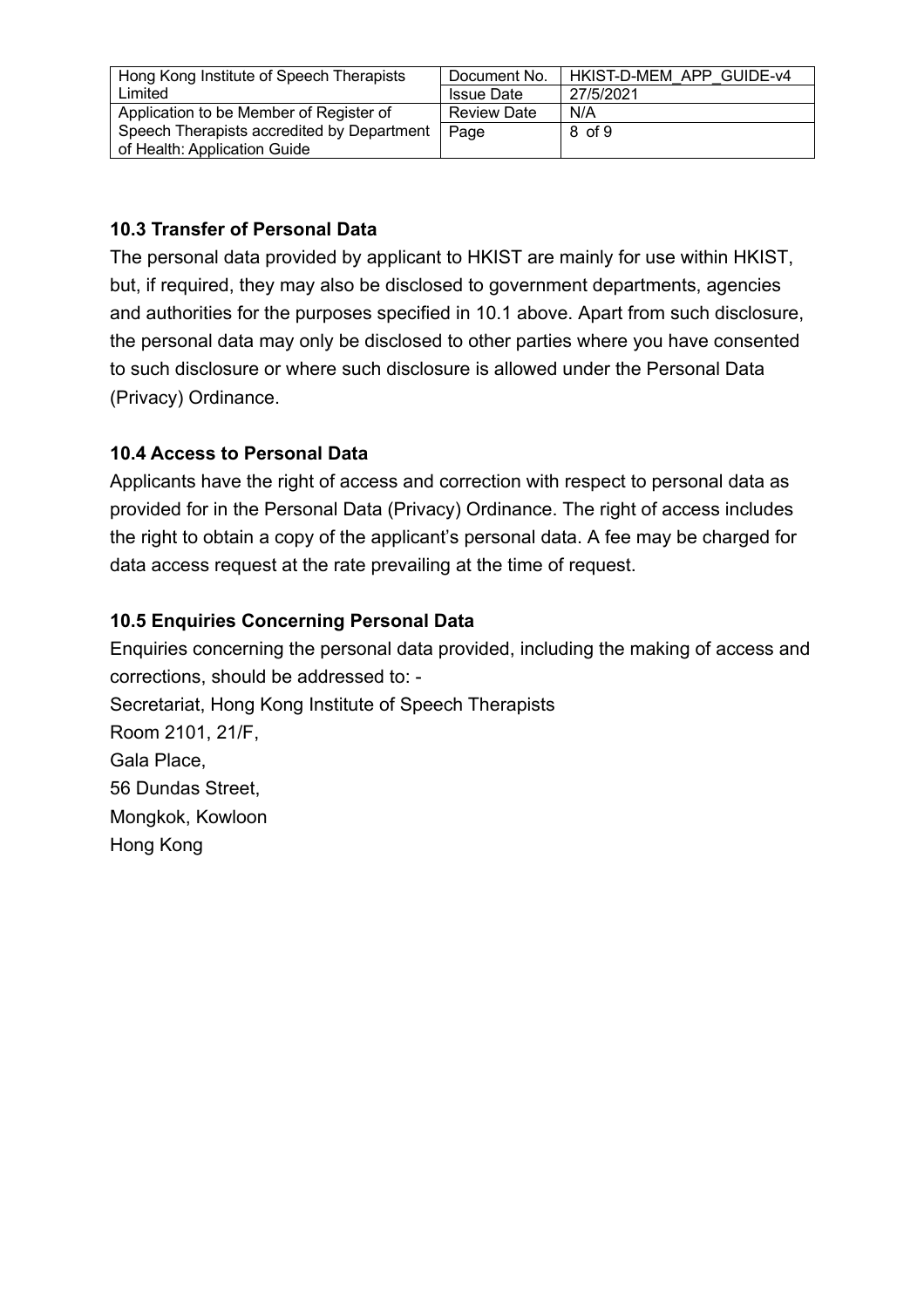| Hong Kong Institute of Speech Therapists   | Document No.       | HKIST-D-MEM APP GUIDE-v4 |
|--------------------------------------------|--------------------|--------------------------|
| Limited                                    | <b>Issue Date</b>  | 27/5/2021                |
| Application to be Member of Register of    | <b>Review Date</b> | N/A                      |
| Speech Therapists accredited by Department | Page               | $9 \text{ of } 9$        |
| of Health: Application Guide               |                    |                          |

#### **Appendix I**

## **Workflow on Processing Applications from Individuals Graduating from Overseas Speech Therapy Training Programmes**

Stage I – Submission of Documents

Applicants need to send in the following documents to the HKIST Office:

- a completed form of "Qualification Competency Assessment for Individual Applicants graduated from Overseas"
- a notarized copy of documentary proof on their language competence, professional qualification and professional organization membership.
- a certification of no Criminal conviction.
- a copy of valid individual professional indemnity insurance
- a cheque of HK\$3,000 for Hong Kong Institute of Speech Therapists



#### The Registration Committee will review the submitted documents within one month

If the submitted documents provide sufficient evidence that the applicant is graduated from and is eligible to practice as a speech therapist in a country which is under the Mutual Recognition Agreement (MRA) for Speech-Language Pathologists (SLPs) will be informed that they are eligible to register as HKIST members.

If the submitted documents show that the applicant is graduated from a country which is not under MRA for SLPs, he or she will be asked to provide a portfolio with evidence on her professional competency mapping CBOS for further assessment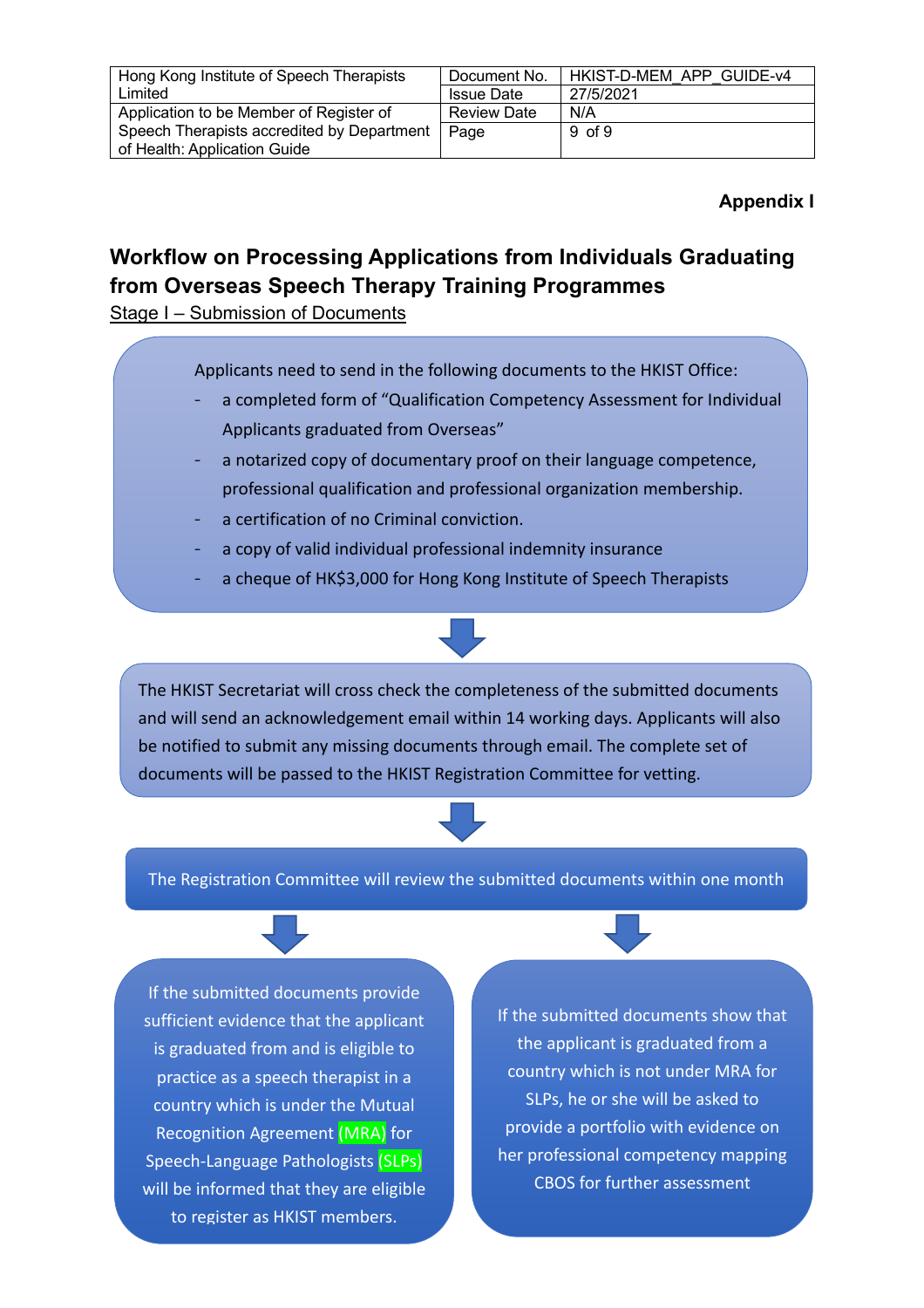| Hong Kong Institute of Speech Therapists   | Document No.       | HKIST-D-MEM APP GUIDE-v4 |
|--------------------------------------------|--------------------|--------------------------|
| Limited                                    | <b>Issue Date</b>  | 27/5/2021                |
| Application to be Member of Register of    | <b>Review Date</b> | N/A                      |
| Speech Therapists accredited by Department | Page               | $10 \text{ of } 9$       |
| of Health: Application Guide               |                    |                          |

#### Stage II – Portfolio Assessment

Upon receipt of the portfolio, HKIST will send an acknowledgement email to applicant within 14 working days.

The HKIST Registration Committee will start reviewing the documents within one month's time. This process will usually take 2-3 months, depending on the amount and completeness of evidence provided by the applicant. If necessary, applicant will be asked to provide supplementary information on less evident Range of Practice Areas (ROPAs)

If there is sufficient evidence to prove that applicant is competent in all ROPAs, applicant will be informed that he or she is eligible for HKIST membership.

If there are less than four ROPAs showing insufficient evidence of competency while the major areas (including child and adult speech and language, and adult swallowing) demonstrated adequate level of evidence, he or she will be recommended to take an exam to obtain more evidence that he or she is competent in all ROPAs.

If there are four or more ROPAs or any one major areas of child and adult speech and language, and adult swallowing demonstrating insufficient evidence, he or she will be informed that the application is not successful.

• Applicants will be informed about the results within two weeks after the Registration Committee makes the decision.